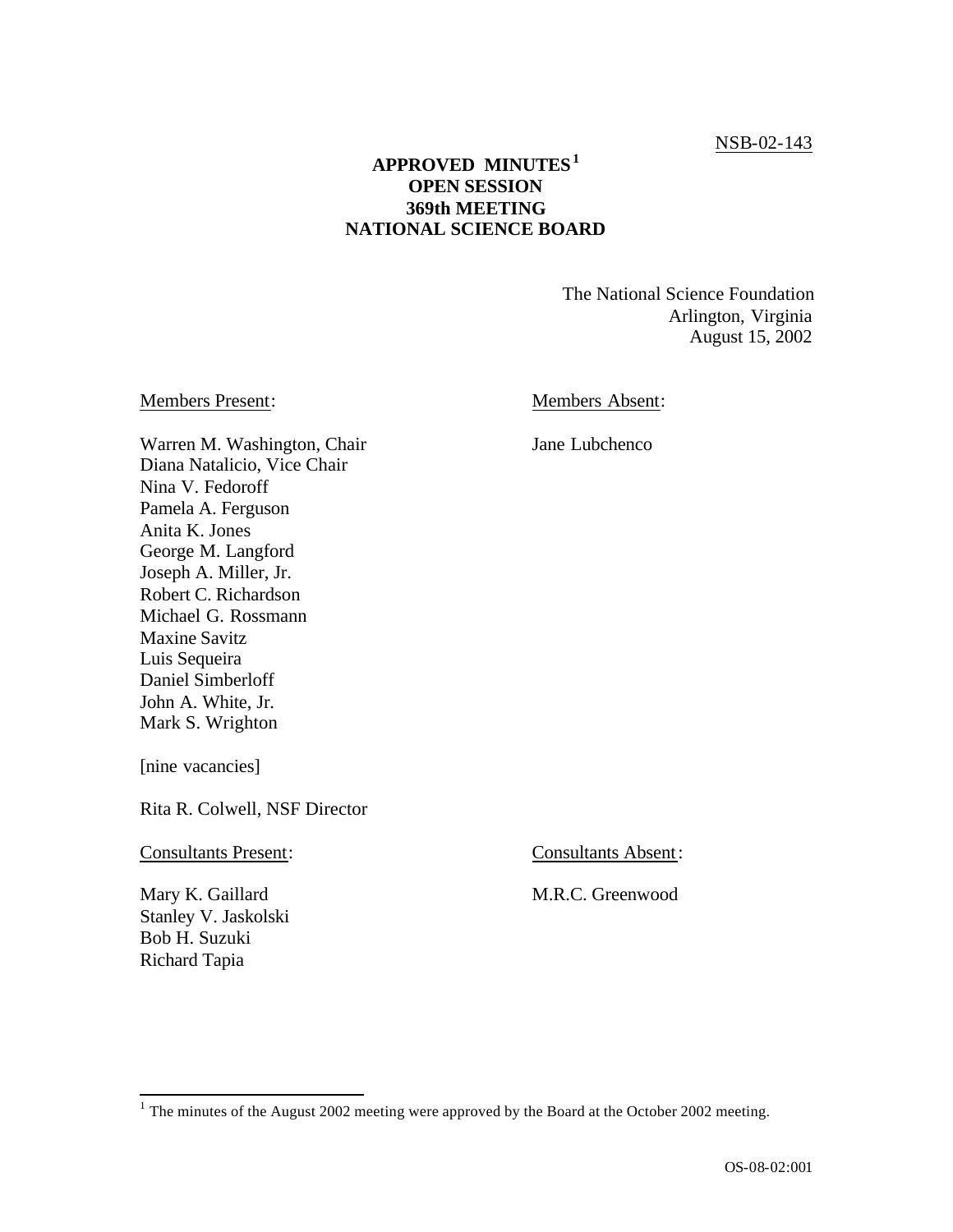The National Science Board (NSB) convened in Open Session at 3:00 p.m. on Thursday, August 15, 2002, with Dr. Warren M. Washington, Chair, presiding (Agenda NSB-02 110). In accordance with the Government in the Sunshine Act, this portion of the meeting was open to the public.

### AGENDA ITEM 6: Open Session Minutes, May 2002

The Board APPROVED the Open Session minutes of the May 2002 meeting (NSB-02-97, Board Book Tab G).

#### AGENDA ITEM 7: Closed Session Items for October 2002

The Board APPROVED the Closed Session items for the October 2002 Board Meeting (NSB-02-111, Board Book Tab H).

### AGENDA ITEM 8: Chair's Report

#### **a. Election Results**

Dr. Washington reported that Dr. Anita Jones had been elected to the Executive Committee to fill the vacancy created when Dr. M.R.C. Greenwood's term on the Board expired. Dr. Jones's term will expire on May 10, 2003.

### **b. Committee Chairs**

Dr. Washington announced new chairs of several committees:

- Audit and Oversight, Dr. Mark Wrighton
- Education and Human Resources, Dr. George Langford
- Science and Engineering Indicators, Dr. Robert Richardson
- Programs and Plans, Dr. Anita Jones
- Polar Issues, Dr. John White
- Strategy and Budget, Dr. Maxine Savitz

## **c. Discharge of NSB Nominating Committee**

Dr. Washington discharged the NSB Nominating Committee, chaired by Dr. Langford, with members Drs. Savitz and Jane Lubchenco. Mr. Gerard Glaser, Senior Policy Officer, served as Executive Secretary, assisted by Ms. Susan Fannoney, Awards Coordinator.

#### **d. Acting Executive Officer**

Dr. Washington welcomed Mr. Glaser, Senior Policy Officer in the Board Office, as the acting Executive Officer and thanked him for assuming that responsibility.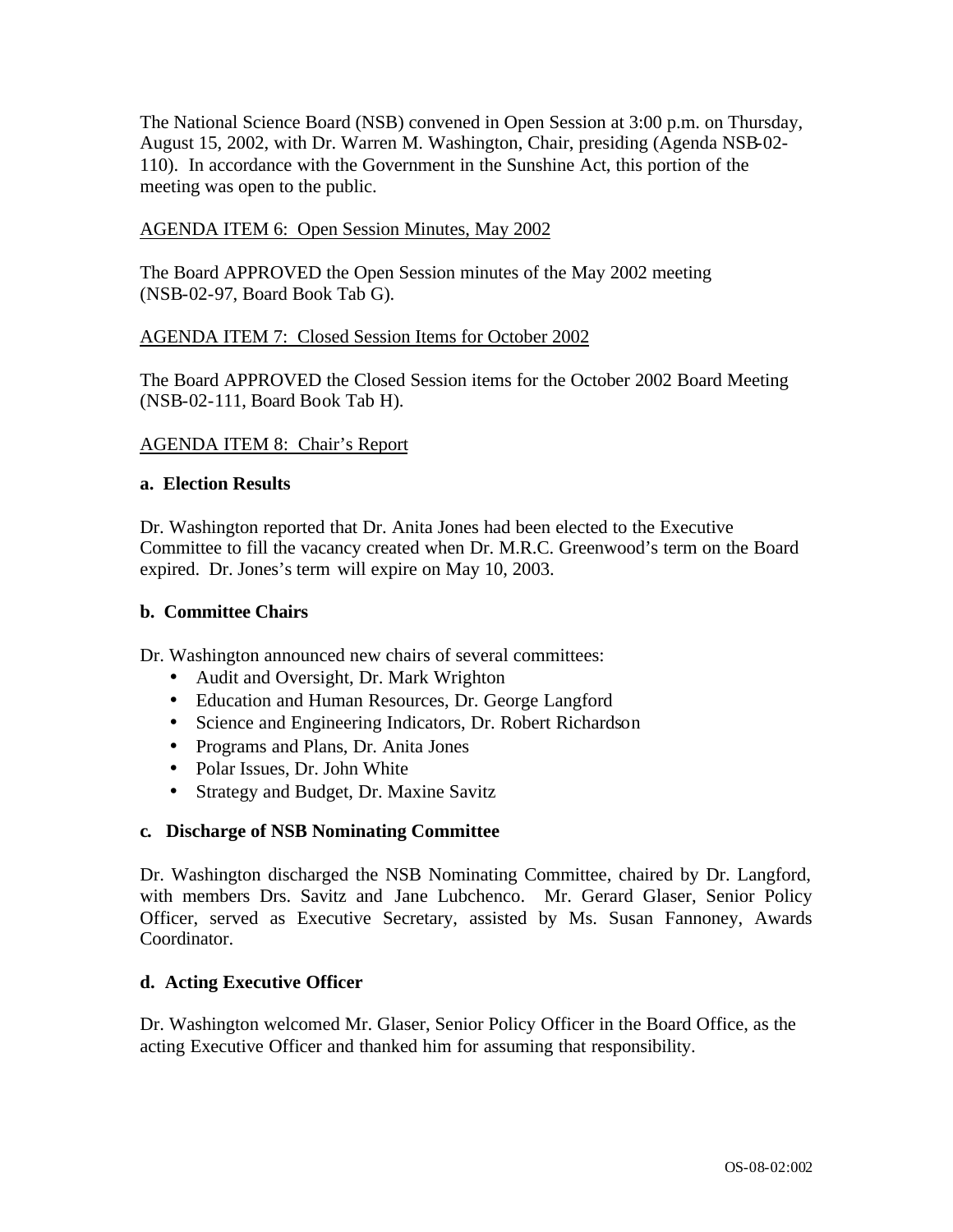### **e. MRE Photos**

Dr. Washington called to the Board's attention the display of Major Research Equipment and Construction Facilities photos that had been put together for this Board meeting.

## **f. Senate Appropriation Language**

Dr. Washington reported that two aspects of the Senate Appropriations Committee language had been discussed at the Executive Committee meeting: (1) that the Board receive its own appropriation for operations and staffing, and (2) that the position of Board Chair require a separate confirmation. Dr. Washington invited Board discussion on these proposals, noting that the full Senate and the House have not voted on the proposals.

Board members' comments focused on the importance of an interactive dialog with members and staff of relevant congressional committees, including the Senate Appropriations Committee; the need to understand the reasoning behind the Committee's proposals and to discuss the strengths and flexibility of current Board operations; the importance of the Board's independence from political influence; and the need for unimpeded access to NSF staff and information. After the Senate Committee's concerns have been identified, the Board will consider a written statement addressing the Committee's proposals and other appropriate concerns.

Dr. Washington stated that he would schedule discussions with appropriate people in Congress to determine what the issues are from the Senate perspective and to discuss funding concerns with both Senators and Representatives. He agreed to work with the NSF Director to develop talking points, which he will share with Board members before meeting with congressional leaders and staff.

## **g. Openness of NSB Meetings**

Dr. Washington placed before the Board the issue of making Board meetings and committee meetings more open to the public under the terms of the Government in the Sunshine Act. He reported that he had been asked about openness during his first appearance before a Senate committee in May. In his subsequent written response to Senator Bond, he reaffirmed the Board's commitment to the Sunshine Act and stated four actions that he is taking. He has

- directed the acting Executive Officer and the General Counsel to work together to ensure that agenda items are properly allocated between open and closed sessions,
- encouraged Board committee chairs to provide more of the flavor and content of committee meetings when reporting in Open Session,
- encouraged committees to schedule public hearings when researching matters of general interest to obtain information from interested parties, and
- asked the General Counsel to report on the status of these efforts during the next fiscal year.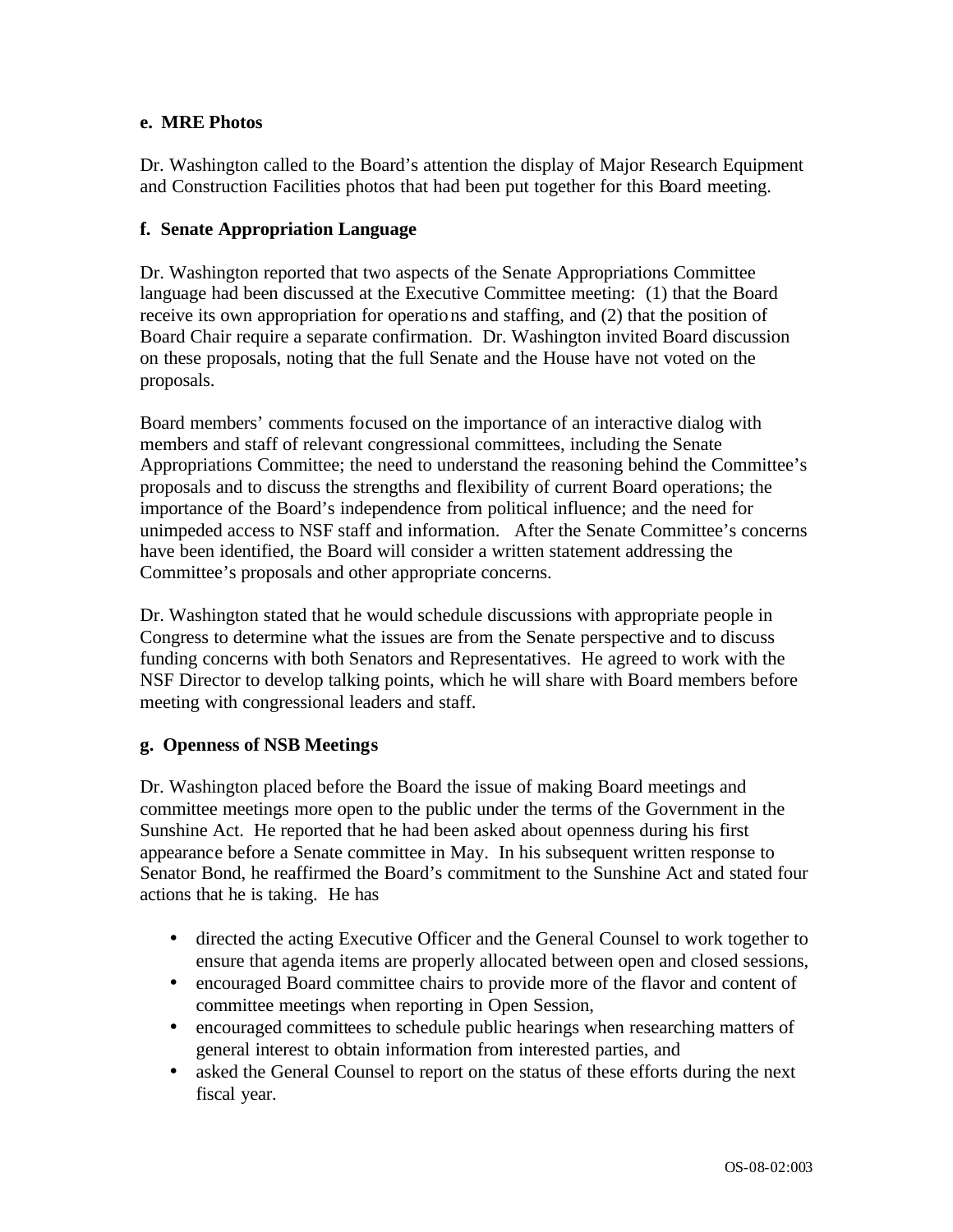Dr. Washington invited Board discussion on the openness issue. Members noted that discussion of issues at Open Session would provide the public with more information about how the Board makes decisions and about national science policy issues. Dr. Washington stated that he would attempt to schedule the Open Session earlier in the day in order to reduce the potential conflict with Board members' travel schedules.

### AGENDA ITEM 9: Director's Report

### **a. Staff Introductions**

Dr. Rita Colwell, Director of the National Science Foundation (NSF), introduced recently appointed staff: Dr. Arthur Ellis, Division Director for Chemistry, Mathematical and Physical Sciences Directorate; Dr. Warren DeVries, Director of the Division of Design, Manufacture and Industrial Innovation, Engineering Directorate; and Dr. Donald Thompson, Director of the Division of Human Resource Development, Education and Human Resources Directorate.

#### **b. NSF Awards**

The Director reported that for the third consecutive year NSF had received the Association of Government Accountants Certificate of Excellence in Accountability Reporting. The award recognizes Federal agencies for financial soundness and for excellent preparation, issuance, and timeliness of accountability reports. This year NSF developed a user-friendly brochure of management and performance highlights to complement its formal report. The League of American Communications Professionals ranked the brochure fourth out of more than 600 entries in its annual report competition. Dr. Colwell thanked NSF staff who had produced the report and brochure.

#### **c. Congressional Update**

Dr. Colwell reported on congressional activity since the May Board meeting. On May 15, Dr. Colwell and Dr. Washington testified before the Senate Appropriations Subcommittee on VA/HUD and Independent Agencies, along with Dr. John Marburger, Director of the Office of Science and Technology Policy. The Subcommittee expressed its support for increased funding for NSF programs.

The Director also testified on behalf of NSF's FY 2003 budget request before the Senate Commerce Subcommittee on Science, Technology and Space on May 22, and on June 19, before the Senate Health, Education, Labor and Pensions Committee. The latter hearing focused on science and math programs.

Dr. Colwell reported that the FY 2002 Supplemental Appropriations Bill, signed by the President on August 2, provides NSF with \$19.3 million for the Scholarships for Service Program, which is intended to increase the number of cyber security personnel.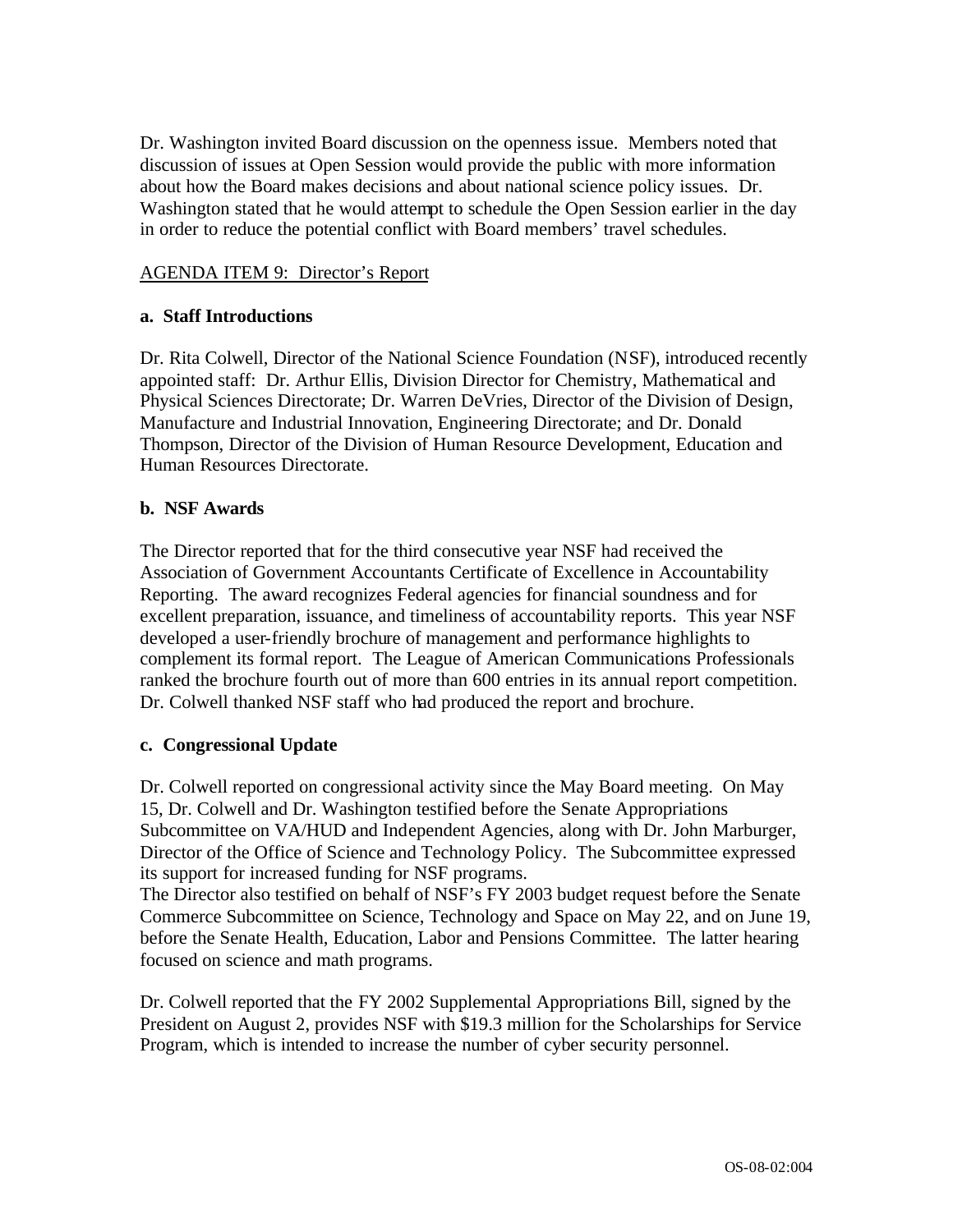On July 5, the House of Representatives passed H.R. 4664, the Investing In America's Future Act of 2002, a three-year reauthorization bill for NSF that provides increases in budget authority averaging 15 percent a year. On July 29, Senator Kennedy introduced a corresponding act, S. 2817, the National Science Foundation Doubling Act, which reauthorizes NSF for five years.

Other bills of particular interest include S. 2182, the Cyber Security Research and Development Act (companion bill to H.R. 3394), which was reported out of the Senate Commerce Committee on August 1, and which would provide NSF and the National Institute of Standards and Technology with grants to expand basic research in computer security; and H.R. 3130, the Technology Talent Act of 2001, which the House passed on July 9, and which would establish programs at NSF to expand the number of U.S. students majoring in science, math, engineering, and technology. Similar talent provisions have been incorporated into the Senate's reauthorization bill S. 2817 and also into a separate bill S. 1549.

The Senate Appropriations Committee reported out its version of the VA/HUD and Independent Agencies bill on July 25. The Committee allocated \$5.353 billion for NSF in FY 2003, which is an increase of \$564 million or 11.8 percent, over the FY 2002 appropriation.

### AGENDA ITEM 10: Science Presentations

Because of the shortage of time, Dr. Washington, with the Director's concurrence, postponed the science presentations until the October meeting. Dr. Washington apologized to the presenters for this change.

## ADENDA ITEM 11: Committee Reports

#### **a. Audit and Oversight (A&O)**

Dr. Wrighton, chair, reported that in its regular session, the committee heard several presentations:

- Mr. Thomas Cooley, Chief Financial Officer and Director of the Office of Budget, Finance and Award Management, presented NSF's response to the FY 2001 audit Management Letter.
- Mr. Brian Mannion, Senior Advisor in the Division of Grants and Agreements, discussed NSF's cost-sharing policy, audit concerns, and community concerns. The committee reaffirmed the Board policy set in 1999 and passed a motion requesting that NSF formulate and implement policies that have cost-sharing on awards only when required by statute or when there is a tangible benefit to the scientific enterprise.
- Dr. John (Jack) Lightbody, Executive Officer of the Physics Division, reported on the development of Guidelines and Procedures for Managing and Overseeing Large Facility Projects.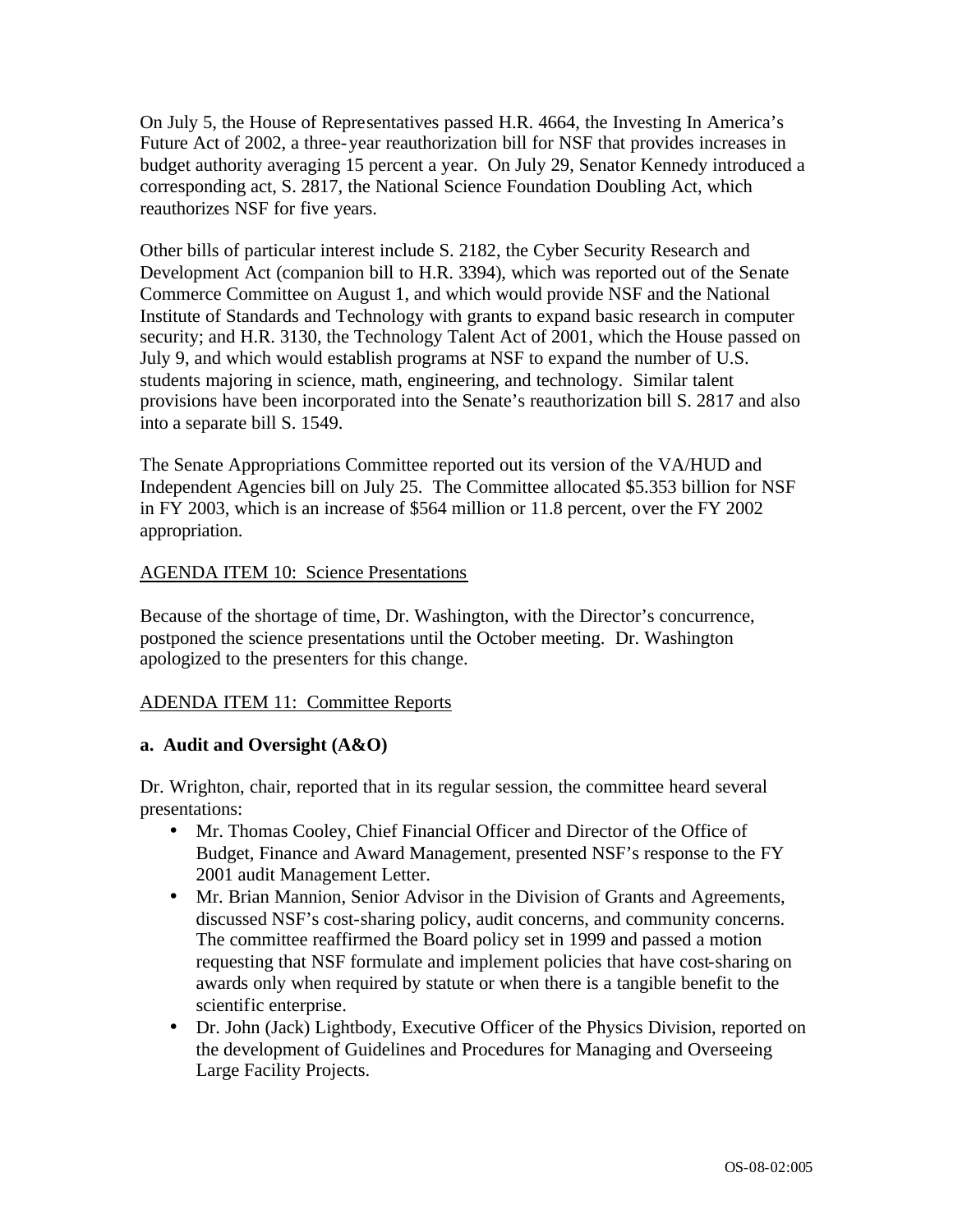- Ms. Andrea Norris, Director of the Division of Information Systems, reported on the steps NSF has taken to achieve a balance between a culture of access and collaboration and the demands for a critical information technology security environment.
- Dr. Maryellen Cameron, Senior Advisor in the Budget Division, provided a list of the reports that NSF will develop within the next six months under the Government Performance and Results Act (GPRA). She also noted the formation of a new external advisory committee to assist NSF on performance assessment.
- Mr. Joseph Burt, Senior Staff Associate in the Office of Integrative Activities, reported on plans to advance administration and management, especially the development of a business analysis. A contract has been let to support NSF's long-term administration and management investment strategy.

In supervisory session, the committee reviewed the Office of Inspector General's budget request for FY 2004 and recommended it for approval by the full Board in Closed Session. The committee also heard presentations on plans for the FY 2003 audit, results of an investigation of a Small Business Innovation Research grant, issues related to patents developed from NSF-supported work, and pending legislation that would strengthen the law enforcement authority of inspectors general.

In addition, the committee met in executive session to review its work in connection with Board operations, especially looking at ways to enhance the importance and effectiveness of the Board's policy studies.

## **b. Education and Human Resources Committee (EHR)**

Dr. Langford, chair, reported that the Task Force on National Workforce Policies for Science and Engineering had presented its preliminary recommendations for discussion, and he noted that the work of the task force fits with one of the on-going priority areas for NSF. The committee also received an update on Science and Engineering Indicators.

The committee received several briefings.

- Dr. Esin Gulari, acting Assistant Director for Engineering, described directorate strategies that emphasize building bridges between engineering faculties at all educational levels, efforts in joint career-enhancing activities, a joint activity with the Education and Human Resources (EHR) Directorate that supports collaboration between schools of engineering and schools of education, a new minority post-doctoral program, and programs to develop curricula to improve pedagogy in engineering schools.
- Dr. John Hunt, acting Assistant Director for Mathematics and Physical Sciences, discussed programs in Mathematics and Physical Sciences (MPS) that address education at many different levels. He mentioned vertical integration of research and education in the mathematical sciences and a program designed to increase the number of students who pursue careers in math.
- Dr. Judith Ramaley, Assistant Director for EHR, reported on the Workforce for the  $21<sup>st</sup>$  Century priority area. Two long-term goals are to develop capacity to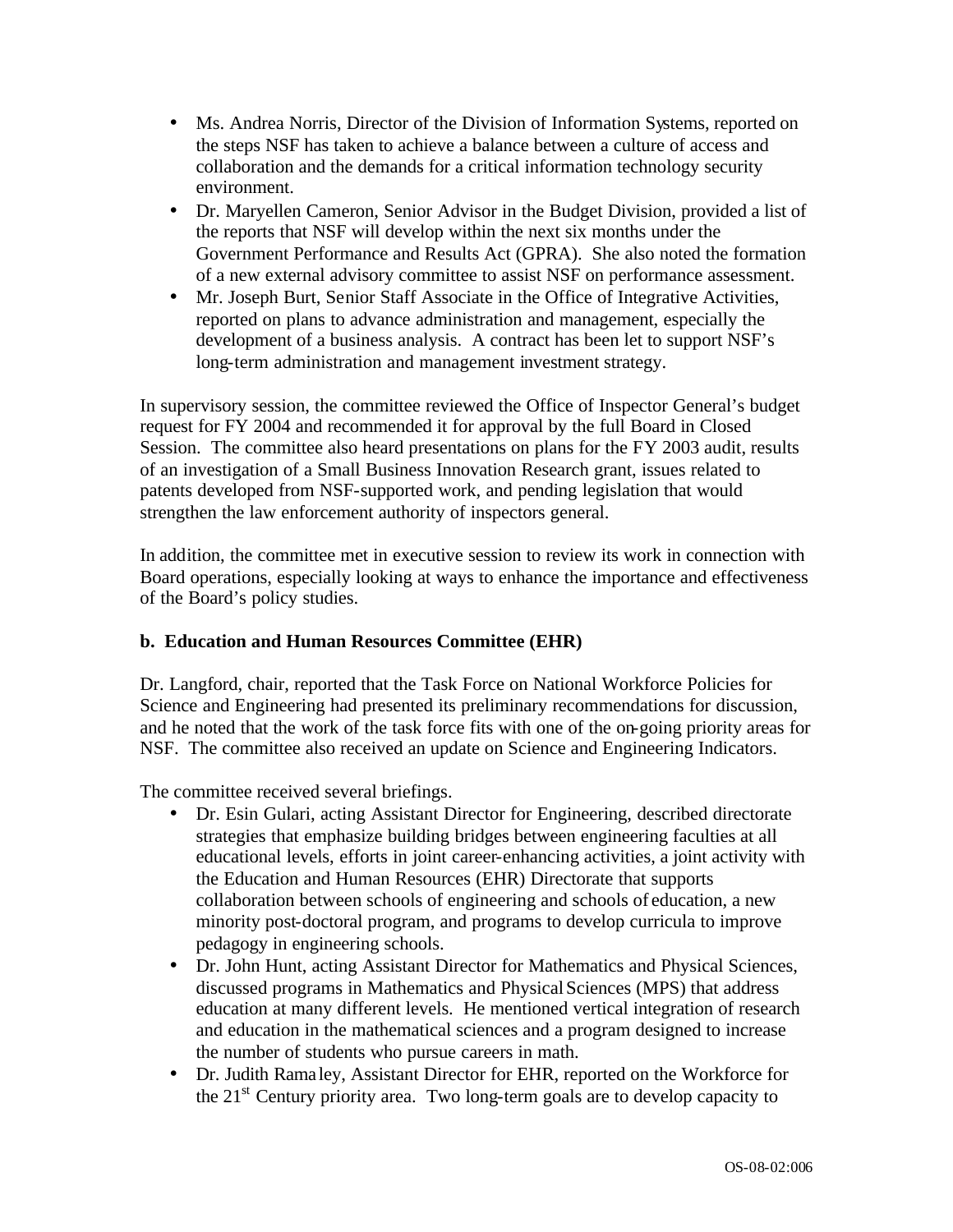prepare the next generation of scientists, mathematicians, and engineers; and to promote broad participation and achievement in science and engineering. The Interagency Education and Research Initiative is a joint effort among NSF, the Department of Education, and the National Institutes of Health to scale up interventions that have proven successful in pilot programs in K through 12 and involve reading, math, and science.

• Dr. Deborah Crawford, acting Deputy Assistant Director for EHR, described the status of math and science partnership competitions. More than 300 proposals were received in three categories, and the announcement of successful principal investigators will be announced soon. A new competition will be announced for next year.

### **c. EHR Subcommittee on Science and Engineering Indicators**

Dr. Richardson, chair, reported that the subcommittee reviewed and approved the schedule for Science and Engineering Indicators 2004. After discussion, the subcommittee decided not to have separate chapters on information technology and the environment but instead to distribute those topics throughout the traditional chapters in the document, with a detailed index. There will be a new chapter on data for state-level science and engineering.

### **d. EHR Task Force on National Workforce Policy (NWP)**

Dr. Joseph Miller, Jr., chair, reported that the task force discussed the draft framework for its report. The task force has conducted extensive information gathering, including workshops and literature reviews, and is synthesizing its findings and shaping its recommendations. The task force envisions a data-supported, strong statement to motivate change. The preliminary conclusion is that, if demand for scientists and engineers continues to increase as anticipated and response by domestic students continues to be weak, U.S. dependence on foreign-born workers will increase at a time when international competition for their services is increasing. The policy imperative is to develop a domestic workforce in science and engineering while continuing to compete globally for scientific and engineering talent. The task force is considering six areas of recommendation and anticipates having a report for Board review at the November meeting.

#### **e. Committee on Programs and Plans (CPP)**

Dr. Jones, chair, reported that the committee considered four proposed awards and recommended three for Board action: (1) South Pole Observations to Test Cosmological Models, \$17 million for 60 months; (2) a final year of data gathering and phase-out of management and operations of the Ocean Drilling Program, \$70 million for 60 months; and (3) authorization of construction of the Atacama Large Millimeter Array, \$332 million for 96 months. The committee also considered the Extensible Terascale Facility and has requested additional information from NSF staff before making a final decision on bringing the proposal before the Board.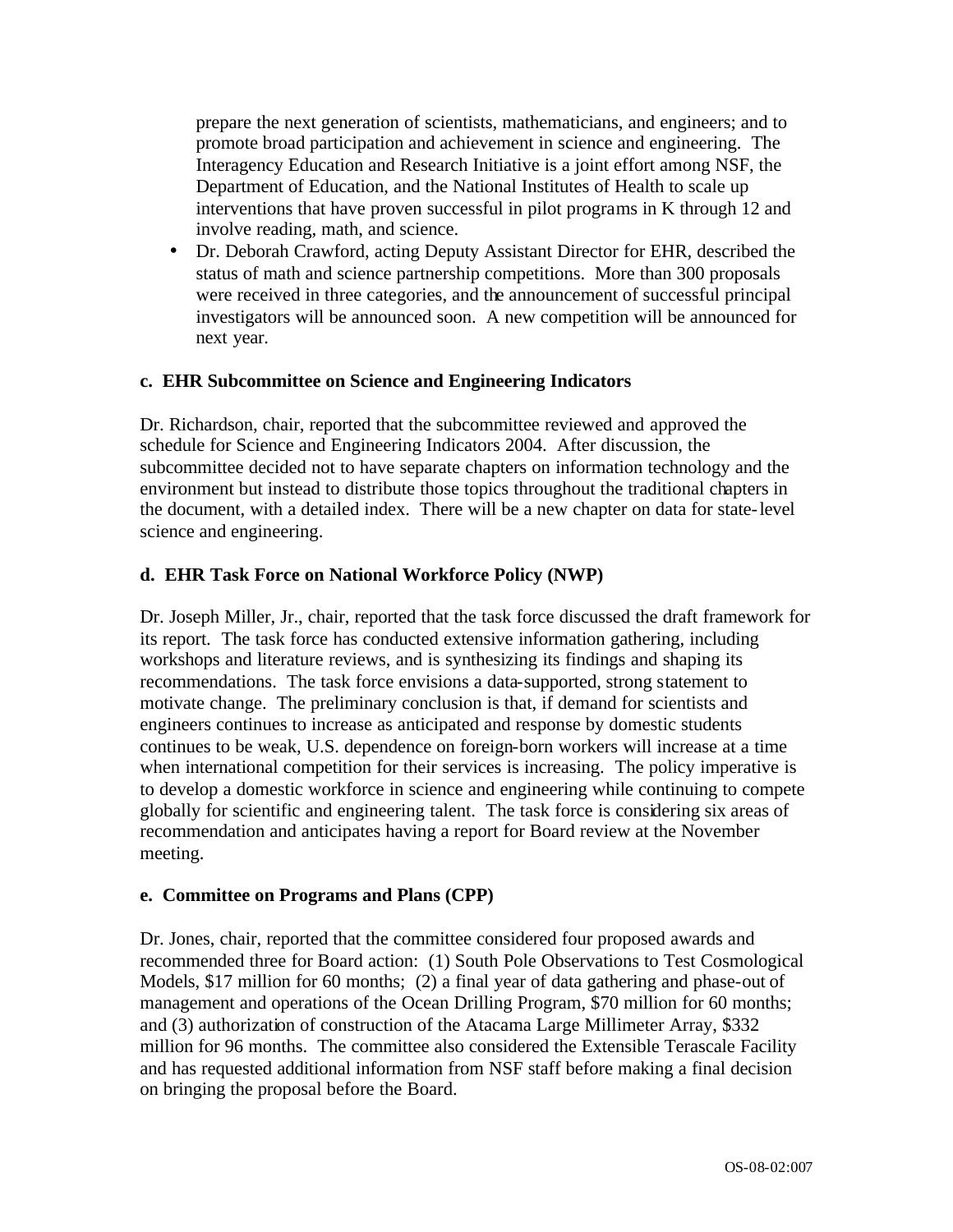The committee also discussed the draft report from the Infrastructure Task Force; heard from Deputy Director Joseph Bordogna about the process being used to set Major Research Equipment and Facilities Construction (MREFC) priorities and the planning for the guidance and request levels for the President's budget for FY 2004; received a progress report from Dr. Margaret Leinen, Assistant Director for Geosciences, on activities related to *Environmental Science and Engineering for the 21st Century*, especially the ten-year agenda being developed by the Advisory Committee; received information on the Monterrey Accelerated Research System, a cabled observatory that will serve as a test-bed for concepts and instruments for future larger, deeper cabled observatories; and heard a report from the Polar Issues Subcommittee.

The committee also talked about policy topics for future meetings, especially operations support for major facilities; experience in implementing the Board's 1997 policy on competition, recompetition and renewal of awards; and policy on setting priorities for major projects.

### **f. CPP Subcommittee on Polar Issues**

Dr. White, chair, reported that the subcommittee received several presentations:

- Dr. Karl Erb, Director of Polar Programs, gave an update on activities at the South Pole, including a successful telemedicine application.
- Dr. Thomas Pyle, head of the Arctic Sciences Section, gave an update on the resolution of a potential conflict between NSF's research vessel and the whaling season near the Barrow area in Alaska.
- Dr. Simon Stephenson, Research Support and Logistics Manager in the Arctic Sciences Section, reported on an effort by the local government to create a centralized Barrow Arctic Research Center, involving National Oceanic and Atmospheric Administration, the Department of Defense, and NSF. NSF has a minimalist presence in Barrow and does not support a centralized center.
- Dr. Lightbody gave an update on IceCube.
- Dr. Deneb Karentz, Biology and Medicine Associate Program Manager, Antarctic Sciences Section, gave a report on the tremendous opportunity to study plant and animal life at the South Pole during the winter months.
- Dr. Dennis Peacock, head of the Antarctic Sciences Section, reported on a proposal for an eight-meter telescope at the South Pole to test cosmological models. Reviewers and a panel rated the proposal excellent, and the subcommittee recommended the proposal to the CPP.

## **g. CPP Task Force on Science and Engineering Infrastructure (INF)**

Dr. White, chair, reported that Dr. Peter Freeman, Assistant Director for Computer and Information Sciences and Engineering, provided an update on the draft report of the Advisory Committee on Cyber Infrastructure.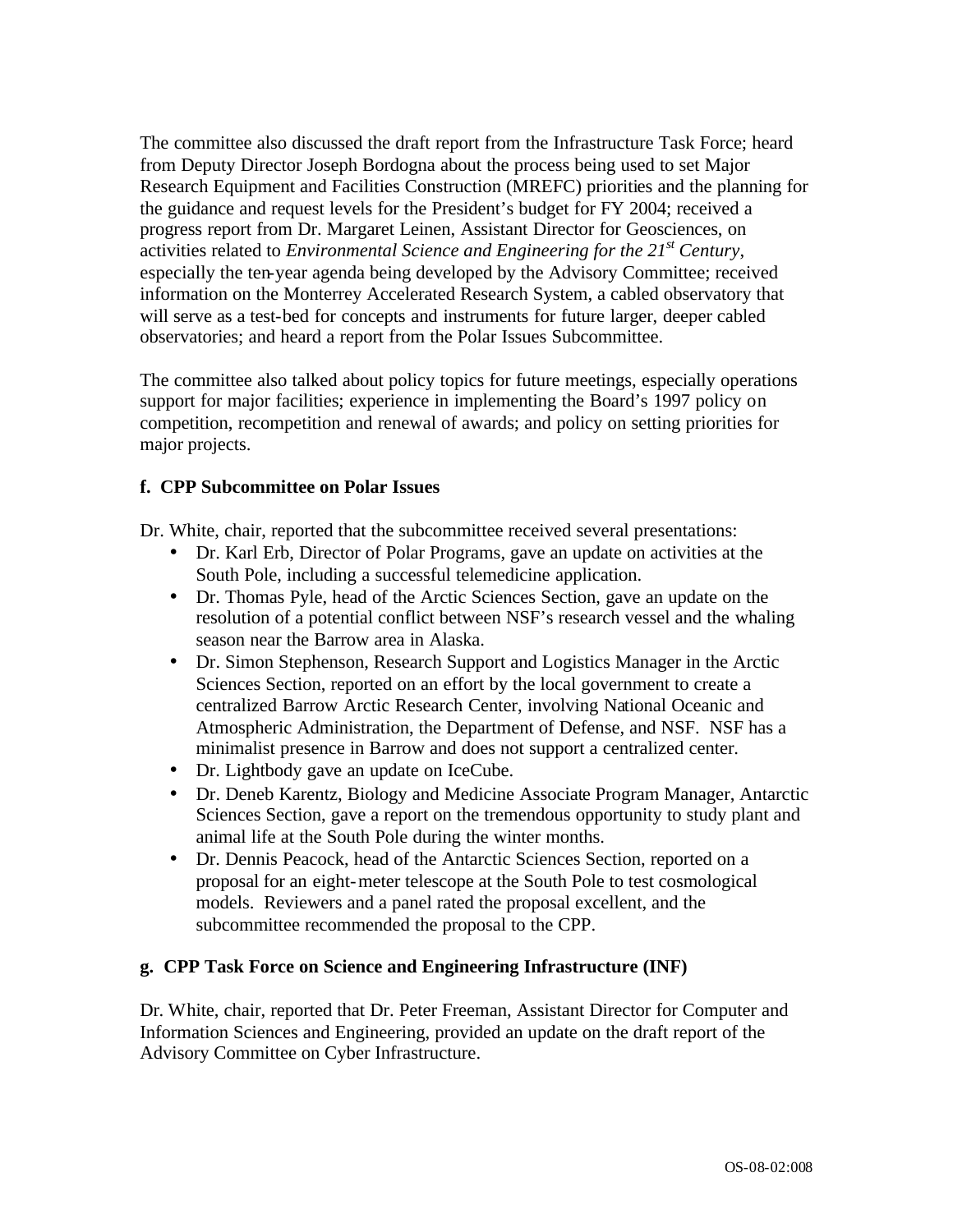Two representatives from the Office of Mana gement and Budget (OMB), Mr. David Radzanowski and Ms. Sarah Horrigan, and Mr. Michael Holland from the Office of Science and Technology Policy discussed the draft report with the task force. Concerns included the need for consistency in what is called "infrastructure," recognition of the magnitude of the required funding, and the importance of setting priorities for funding.

The task force is preparing its recommendations and intends to bring a preliminary report to the Board at the October meeting.

## **h. Committee on Strategy and Budget (CSB)**

Dr. Savitz, chair, reported that the committee had discussed four topics.

- Recent Senate Appropriations Committee action on the FY 2003 budget, which recommended \$79 million in funding for the MREFC account and directed NSF to provide funds to the National Academy of Sciences for a study of the NSF process for prioritizing projects in the MREFC account. A small working group of CPP and CSB members will be formed to work with NSF in reviewing policies governing the initiation of new large research projects.
- Revision of the NSF strategic plan. A draft is due to OMB by March 1, 2003. Dr. Colwell briefed the committee on plans to revise the GPRA plan, outlined a framework for NSF's strategic plan, and emphasized the plan's connection to the President's management scorecard and to OMB's new program assessments rating tool. The committee discussed the serious workload impact of these various assessments.
- Submission of NSF's FY 2004 budget request to OMB. Dr. Colwell briefed the committee on the budget request and its connection to the strategic plan, the Administration's national priorities, and strategic issues that the committee has focused on this year. The committee approved a resolution recommending that the budget be approved by the full Board, and the Board took that action in Closed Session.
- Environmental research. Dr. Leinen briefed the committee on NSF's efforts to meet the recommendations in *Environmental Science and Engineering for the 21st Century*. Although NSF's budget requests have been consistent with the goals set in the report, appropriations have been less than requested. Dr. Leinen outlined steps that NSF has taken and will take to convince the Administration, the Congress, and the public of the need for increased resources.